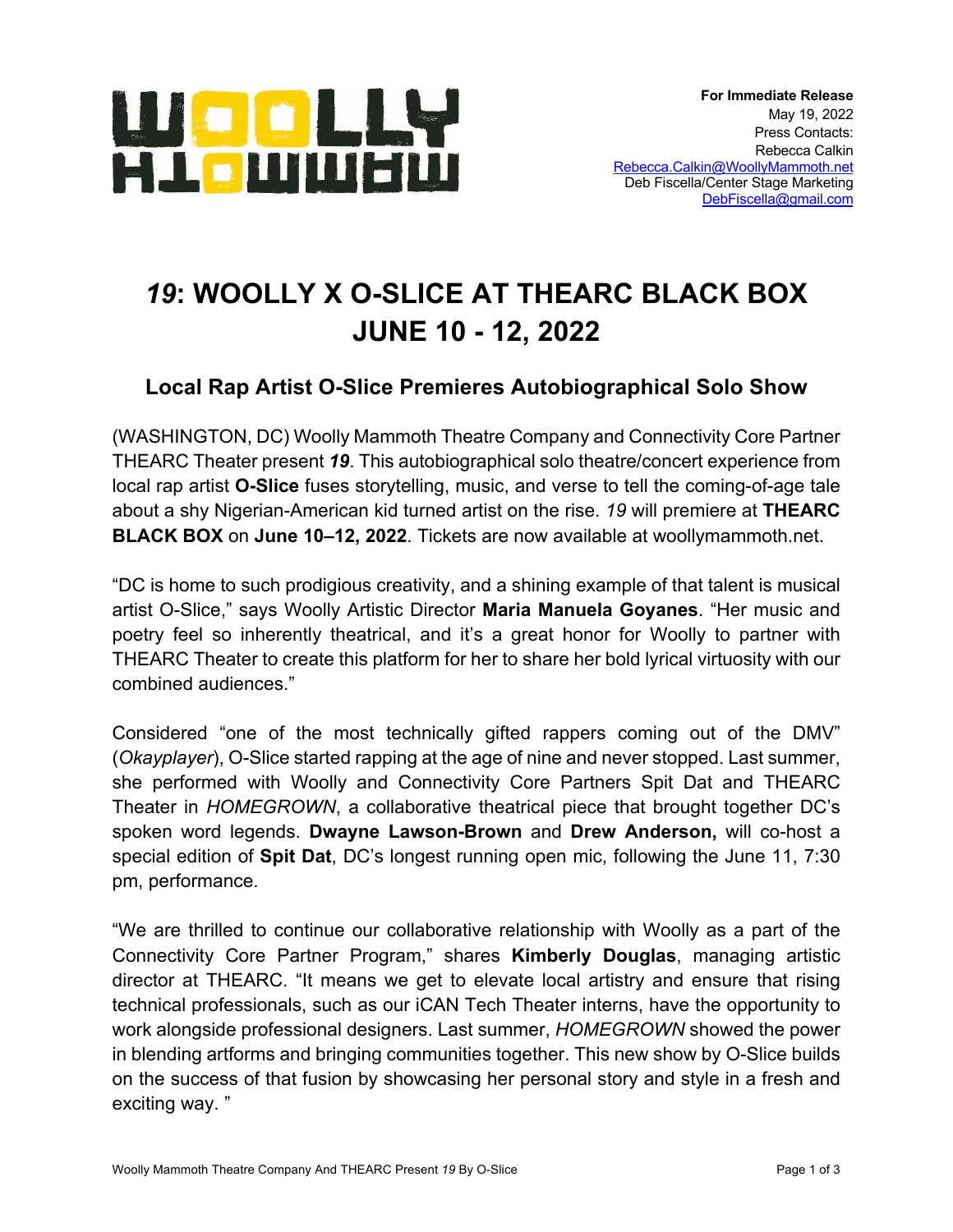#### **PERFORMANCE INFO**

*19* **By O-Slice June 10 – 12, 2022** Friday, June 10 at 7:30 pm Saturday, June 11 at 3 pm and 7:30 pm; post-show Spit Dat Open Mic (7:30 pm only) Sunday, June 12 at 7:30 pm

*Say it Loud. Stand Out From the Crowd. Steal the Show.* 

Last seen at THEARC in the cast of *HOMEGROWN*, O-Slice is back and bolder than ever with *19*. A dazzling new multimedia experience fusing theatre and live concert, *19* uses poetry, music, storytelling, and verse to tell the coming-of-age story of a Nigerian-American artist on the rise.

O-Slice is an introverted immigrant kid intrigued by lyrics. Inspired by rap battles at the bus stop, she finds the courage to share some raps of her own; expanding the world she sees through the music she hears, and the verses she shares. *19* is an introspective journey through the life of Slice; a story of passion, purpose, and perseverance.

#### **TICKETS**

Tickets to *19* are \$15, and are available at woollymammoth.net, by phone at (202) 393- 3939, and via email at tickets@woollymammoth.net. Purchasing in advance is encouraged, though tickets will be available on-site starting 90 minutes prior to each performance.

**JOIN THE CONVERSATION**  Facebook.com/WoollyMammothTC Twitter: @WoollyMammothTC Instagram: @woollymammothtc

#### **ABOUT O-SLICE**

O-Slice is a Nigeria-born, Prince George's County native who began writing and performing raps at the age of nine. From elementary school to college, her initial audiences were her classmates, specifically at the University of Maryland where her following then spread to other campuses in the DMV area. O-Slice's popularity soared in 2016, shortly after graduation, when she was named DC's best freestyle artist in Verizon's Freestyle 50 Competition. Since then she has amassed a huge following and consistently goes viral for her creative visuals and jaw-dropping lyricism. With over a million views on her social media freestyles, this recognition has led to her sharing stages with Wale, Big